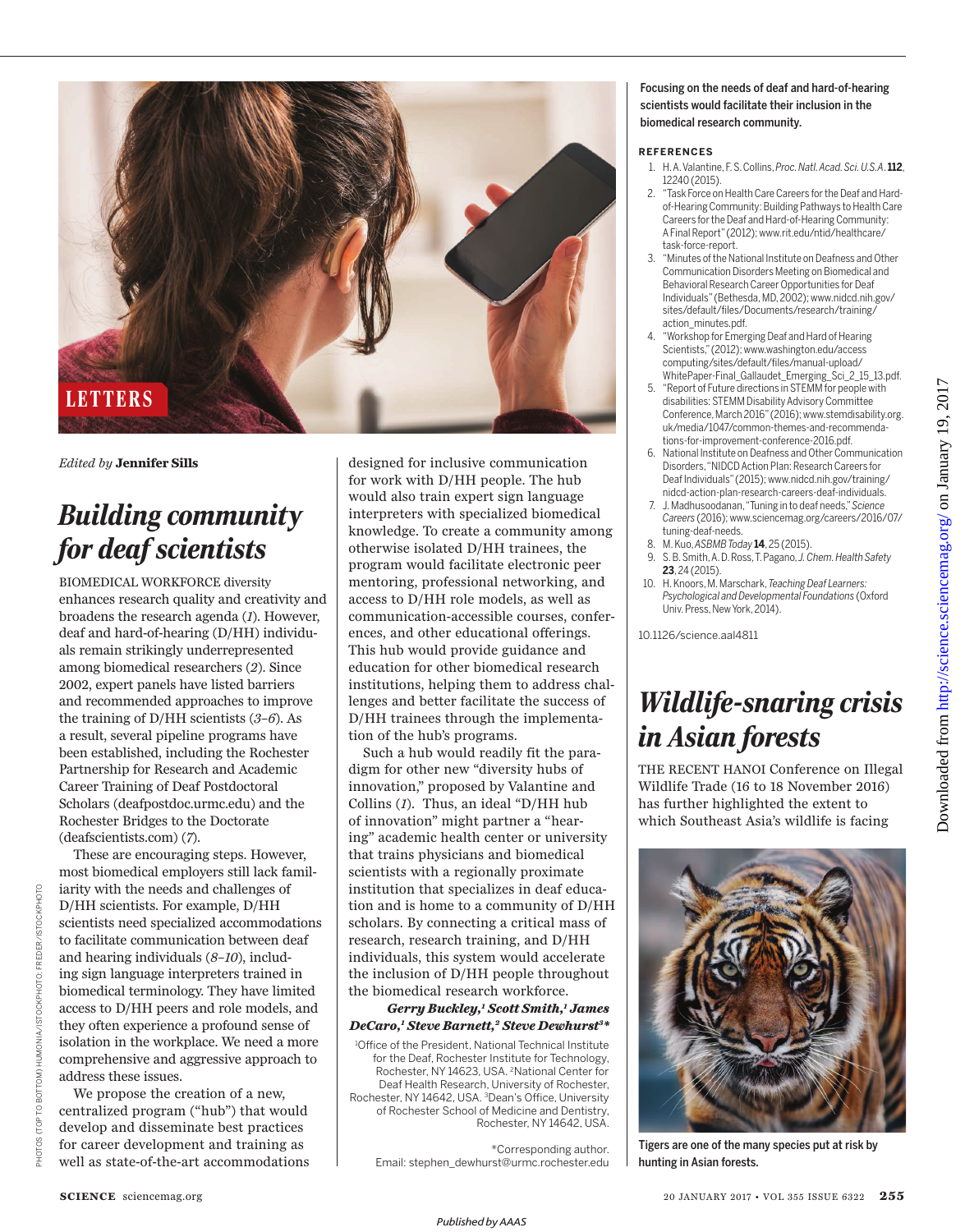an extinction crisis driven by unsustainable levels of commercial hunting (*1*). This threat affects species both outside and within protected areas and is driving the extinction of some of the planet's most distinctive and imperiled mammals, including the saola (*Pseudoryx nghetinhensis*) and tiger (*Panthera tigris*), while

also decimating populations of many "common" terrestrial mammals (*2*).

In Southeast Asia, as in many other tropical regions, homemade wire snares are the predominant hunting method. Such snares are cheaply constructed from wire or cable and target animals indiscriminately, killing or maiming any



### **OUTSIDE THE TOWER Young science officers lead by example**

**I**<br>I and the post of the post of the post of the post of the post of the post of the post of the post of the post of the post of the post of the post of the post of the post of the post of the post of the post of the post t is a rainy morning in May 2016, and I am standing with a group of middle and high school students outside the west board room of the Eisenhower Executive Office Building, just steps from the White House. We are preparing to brief Dr. John Holdren and Ms. Megan Smith of the White House Office of Science and Technology Policy about changing the way science is perceived among our peers and communities.

We are representatives from a program called the Chief Science Officers (*1*), founded by Jeremy Babendure. A Chief Science Officer (CSO) is a 6th- to 12thgrade student, elected by his or her peers, who has an interest in STEM and innovation and a passion for effecting change in his or her school and community. The now 300-strong cabinet of students from across Arizona, and soon to be across the nation, works both independently and cooperatively to introduce new STEM programs at the school, community, and state levels. We run STEM demonstrations, promote science spirit weeks, and meet with government officials to plan how to better integrate science with the community.

 We are ushered into the meeting room. As we take our positions, I anxiously practice my part of the talk. After what feels like an eternity, the door opposite us opens, and Dr. Holdren, followed closely by Chief Technology Officer Smith, greets us with a warm smile. We introduce ourselves, discuss our interest in science, and describe how we are getting our friends engaged with STEM. He asks us questions about why we became CSOs and our goals for the program. As the meeting adjourns, Dr. Holdren drums on the table and grins, telling us he really wants to see the CSO program go national. We leave the meeting feeling energized—I can't wait to start a nationwide cabinet of student STEM advocates.

#### *Dhruv Iyer*

Chief Science Officers, Chandler, AZ 85286, USA. Email: dhruvhamiltonhs@chiefscienceofficers.org

#### **REFERENCE**

 1. Chief Science Officers (chiefscienceofficers.org). 10.1126/science.aam7101

individual that encounters them. Snares generate substantial wasted by-catch, which is often left to rot in the forest (*3*). Nonfatal injuries from snares jeopardize animal welfare. Snares are completely unselective, resulting in capture of nontarget species, females, and young. They particularly affect mammals that cover large ranges, including many Threatened species (as classified by the IUCN) that have vital ecological roles in forests (*4*).

Hundreds of thousands of snares are removed from Southeast Asia's protected areas annually (*1*). Yet law enforcement patrols and dedicated snare removal teams have proved largely ineffective, given the trivial costs of snare placement. In Southern Cardamom National Park, Cambodia, for example, the number of snares removed by law enforcement patrols increased from 14,364 in 2010 to 27,714 in 2015 (*5*).

Only legislative reform that penalizes the possession of snares, and materials used for their construction, inside protected areas can combat this ongoing wildlife crisis in Asian forests. Without such reforms and their enforcement, the specter of "empty forests" (*6*) will become even more likely.

#### *Thomas N. E. Gray,<sup>1</sup> \* Antony J. Lynam,<sup>2</sup> Teak Seng,<sup>3</sup> William F. Laurance,<sup>4</sup> Barney Long,<sup>5</sup> Lorraine Scotson,<sup>6</sup> William J. Ripple<sup>7</sup>*

<sup>1</sup>Wildlife Alliance, Chamcamon, Phnom Penh, Cambodia. <sup>2</sup>Wildlife Conservation Society, Center for Global Conservation, Bronx, NY 10460, USA. <sup>3</sup>World Wildlife Fund Greater Mekong, Chamcamon, Phnom Penh, Cambodia. <sup>4</sup>Centre for Tropical Environmental and Sustainability Science and College of Science and Engineering, James Cook University, Cairns, QLD 4878, Australia. <sup>5</sup>Global Wildlife Conservation, Austin, TX 78767, USA. <sup>6</sup>Department of Fisheries, Wildlife, and Conservation Biology, University of Minnesota, St. Paul, MN 55108, USA. <sup>7</sup>Global Trophic Cascades Program, Department of Forest Ecosystems and Society, Oregon State University, Corvallis, OR 97331, USA.

> \*Corresponding author. Email: gray@wildlifealliance.org

#### **REFERENCES**

- 1. R. D. Harrison *et al*., *Conserv. Biol*. **30**, 972 (2016).
- 2. J. W. Duckworth *et al*., *Surv. Perspect. Integr. Environ. Soc*. **5**, 77 (2012).
- 3. D. Risdianto *et al*., *Biol. Conserv*. **204B**, 306 (2016).
- 4. W. J. Ripple *et al*., *Sci. Adv*. **1**, e1400103 (2015).
- 5. T. N. E. Gray *et al*., *Gajah***45**, 41 (2016).
- 6. K. H. Redford, *BioScience***42**, 412 (1992).

10.1126/science.aal4463

#### **ERRATA**

**Erratum for the Letter "Response to 'Forest value: More than commercial'" by C. B. Barrett**  *et al.*, *Science* **355**, aam7177 (2017). Published online 13 January 2017; 10.1126/science.aam7177

PHOTO: IZANBAR/ISTOCKPHOTO

PHOTO: IZANBAR/ISTOCKPHOTO